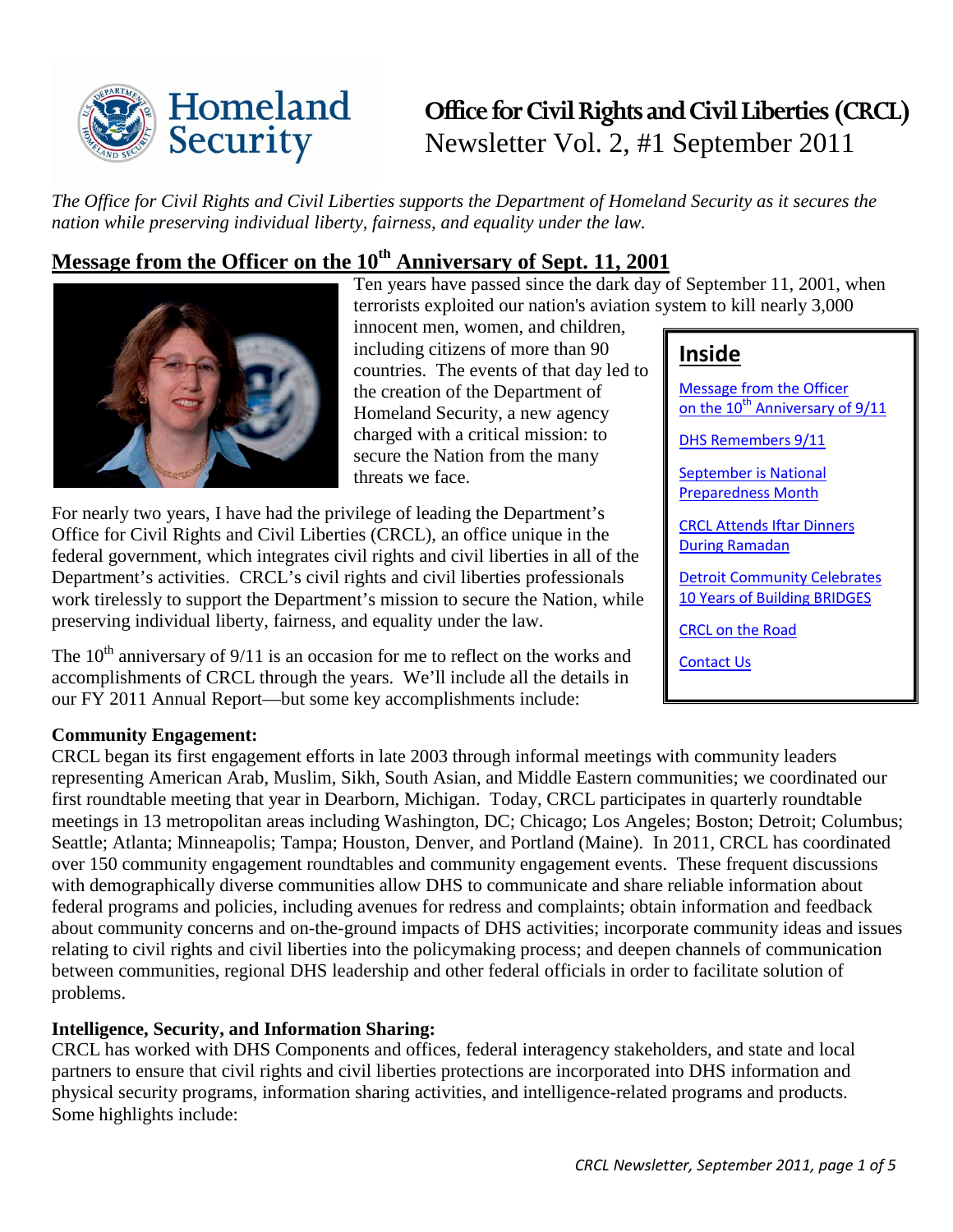- Shortly after our office's inception, CRCL coordinated the development and implementation of Departmentwide policies prohibiting the invidious use of race or ethnicity in federal law enforcement (racial profiling) and stood up the first Department-wide training implementing the DOJ Guidance.
- In 2008 and 2009, CRCL worked with the office of the Program Manager for the Information Sharing Environment (ISE) and other partners to create guidelines to ensure the protection of privacy, civil rights, and civil liberties in the ISE. CRCL reviews all information sharing memorandums of agreement executed between DHS and its external ISE partners.
- In 2009, Deputy Secretary Jane Holl Lute directed CRCL, the Privacy Office, and the Office of the General Counsel to review all I&A products that may impact privacy, civil rights, and/or civil liberties. Since then, CRCL has reviewed hundreds of classified and unclassified I&A products, providing comments where appropriate and working with I&A management and analysts to quickly resolve civil rights and civil liberties issues while enabling the products to be disseminated in a timely fashion.

#### **Civil Rights and Civil Liberties Institute:**

*State and Major Urban Area Fusion Center Training.* CRCL provides training on civil rights and civil liberties for all DHS officers and intelligence analysts deployed to state and major urban area fusion centers, and supports the training of all fusion center personnel, under 6 U.S.C. § 124h(c)(4)(A). In partnership with the DHS Privacy Office, and with funding from I&A, CRCL established the Fusion Center training program on privacy, civil rights, and civil liberties to fulfill requirements associated with the Implementing Recommendations of the 9/11 Commission Act of 2007. The best way to ensure incorporation of civil rights, civil liberties, and privacy protection into the day-to-day activities of the fusion centers is to train and support a cadre of on-site experts. These experts can then provide training, consultation, and product review, if appropriate. Accordingly, CRCL developed a "training of trainers" program, which (i) provides state and major urban area fusion center staff with a foundation of core concepts regarding privacy, civil rights and civil liberties in the Information Sharing Environment, (ii) equips officials to themselves use the training materials developed by CRCL, and (iii) introduces the privacy, civil rights, and civil liberties (PCRCL) officers to each other and to the DHS resources and staff who can support them.

#### **Impact Assessments:**

- Between 2002 and 2010, CRCL conducted Civil Liberties Impact Assessments on the numerous DHS programs, policies, and activities, including: State, Local and Regional Fusion Center Initiative; National Applications Office; Northern Border Rail Security Program; Screening Passengers by Observation Techniques (SPOT); Information Sharing Fellows Program, and Interagency Threat Assessment and Coordination Group (ITACG). Three of these Impact Assessments (State, Local and Regional Fusion Center Initiative; Information Sharing Fellows Program; and ITACG) were conducted pursuant to mandates contained in the Implementing the Recommendations of the 9/11 Commission Act of 2007.
- *Creation of a New Impact Assessments Section*. In 2010, CRCL created a new Impact Assessment Section, for the first time dedicating full-time staff to the development of the DHS Civil Rights/Civil Liberties Impact Assessment program. The new section is in the process of conducting assessments on Future Attribute Screening Technology (FAST); Border Searches of Electronic Devices; State and Major Urban Area Fusion Center Network; and Information Sharing Fellows Program II.

Civil rights and civil liberties are a key part of the American way of life that DHS exists to secure. We are proud to contribute to this vital work.

Margo Schlanger, 9/11/2011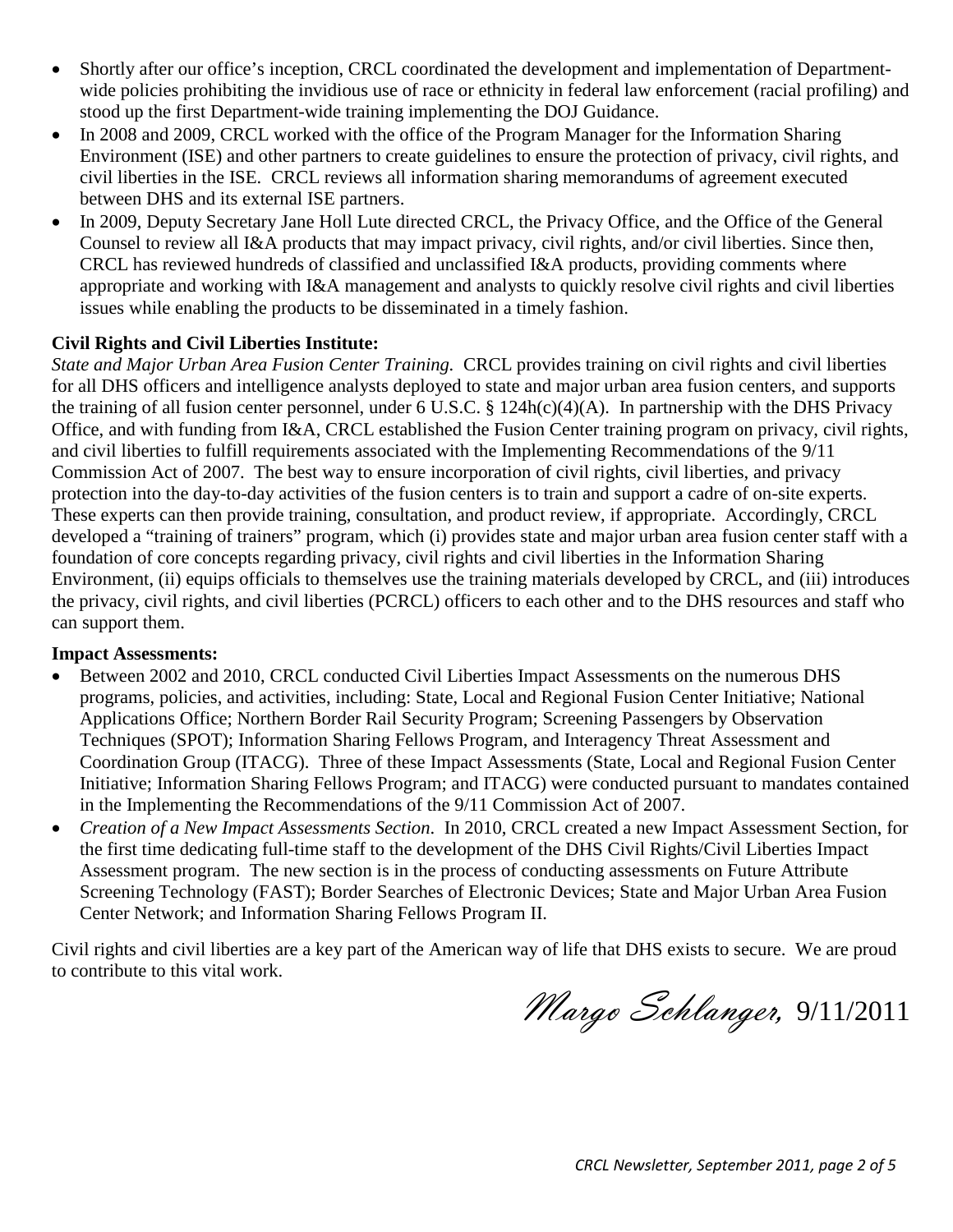# <span id="page-2-0"></span>**Always Remember. Never Forget. – DHS Remembers 9/11**

*"Our Nation is stronger than it was on 9/11, more prepared to confront evolving threats, and more resilient in the face of our continued challenges." – Secretary Napolitano*

Ten years after the attacks on September 11, 2001, DHS is remembering the nearly 3,000 men, women, and children lost on that fateful day. Since then, DHS has worked with its many partners across the federal government, the public and private sectors, and in communities across the country and around the



world to build and strengthen a homeland security enterprise that mitigates and defends against dynamic threats, minimizes risks, and maximizes our ability to respond to – and recover from – attacks and disasters of all kinds. Together, these efforts have provided a strong foundation to protect communities from terrorism and other threats, while safeguarding the fundamental rights of all Americans.

In commemoration of the 9/11 anniversary, DHS has been actively engaging with its partners to remember the events that occurred on September 11, 2001, and discuss the ongoing measures put in place to ensure a more resilient Nation. Find out more from these resources:

- ["Ten Years Later: A Stronger, Safer America Moves Ahead,](http://thehill.com/special-reports/911-ten-years-later-september-2011/180071-ten-years-later-a-stronger-safer-america-moves-ahead)" by DHS Secretary Napolitano featured in *The Hill.*
- [September 11 Chronology](http://www.dhs.gov/files/publications/september-11-chronology.shtm) describes concrete measures put in place by the federal government since 9/11.
- Read about [National Preparedness Month Coalition](http://community.fema.gov/connect.ti/READYNPM) activities throughout the country.
- View ["Photo Retrospective of DHS,](http://www.dhs.gov/xabout/history/photo-retrospective-of-dhs-since-9-11.shtm)" a series of photos highlighting DHS day-to-day operations.
- [Faces of Homeland Security: Heroes on the Front Lines](http://www.dhs.gov/xabout/faces-of-homeland-security.shtm) and read some of the remarkable stories behind the men and women of DHS and our local partners who have been working at every level to prevent terrorism, secure our borders, enforce our immigration laws, safeguard cyberspace and prepare for, respond to, and recover from disasters.
- [Essays about 9/11](http://www.hsaj.org/) contributed by Secretary Napolitano, Former Secretary Michael Chertoff and Former Secretary Tom Ridge that appear in a special edition of the Homeland Security Affairs Journal, published by the Naval Postgraduate School's Center for Homeland Defense and Security.

# <span id="page-2-1"></span>**September is National Preparedness Month**

September 2011 marks the eighth annual National Preparedness Month, a nationwide effort to increase preparedness in our homes, businesses, and communities. This year's theme is "A Time to Remember, A Time to Prepare"; the goal is to transform preparedness awareness into action so that every individual, business, and family can ensure their homes workplaces, and communities are prepared for disasters and emergencies. This



September, [thousands of National Preparedness Month coalition partners](http://community.fema.gov/connect.ti/READYNPM/view?objectId=109188&expa=exp&expf=109188&expl=1) are joining together to encourage the public to take basic steps to be more prepared in the event of an unexpected crisis. These steps involve making an emergency plan, creating an emergency kit, and staying informed. More information about these steps and how to help others be prepared is available at the [Ready Campaign website.](http://www.ready.gov/)

As we remember the nearly 3,000 lives lost on September 11, 2001, FEMA Administrator Fugate stated, "by doing what we can to ensure our communities, and our nation, are prepared to respond to and recover from all types of disasters and hazards, we honor the memory of those who were lost that day."

For more information about NPM and steps you can take to be prepared, visit [www.Ready.gov.](http://www.ready.gov/)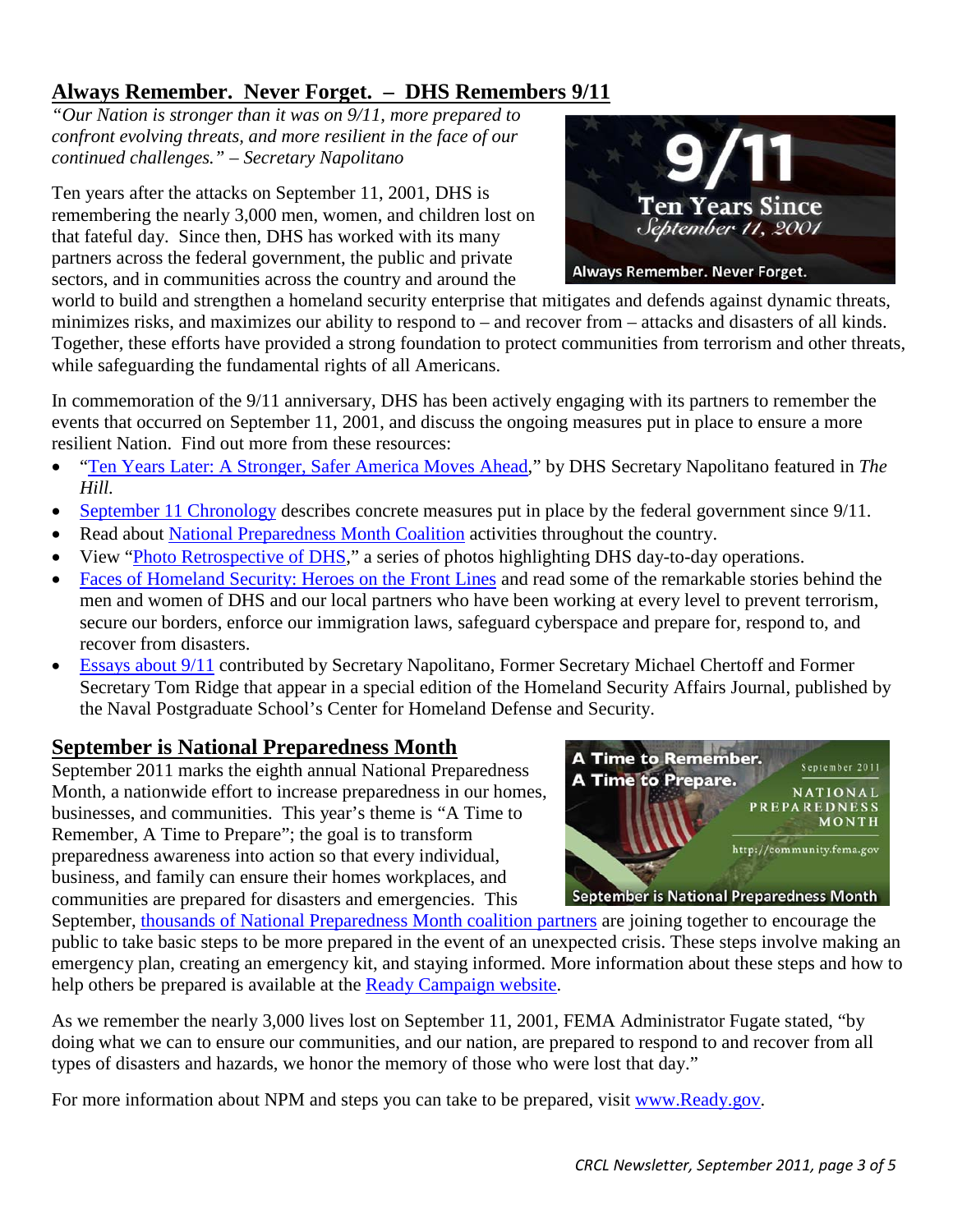# <span id="page-3-0"></span>**CRCL Attends Iftar Dinners During Ramadan**

In observance of the Islamic holy month of Ramadan, CRCL Officer Margo Schlanger and staff participated in several Iftar dinners sponsored by the Department, other federal agencies, various international embassies, and Muslim community centers in the Washington area. During the month of Ramadan, Muslims fast each day from dawn to sunset and then break their fast with an evening meal called Iftar. The Iftar meal is an opportunity for families



*Iftar Dinner at the Qatar Embassy, Photo courtesy of the Embassy*

and communities to fellowship, often resulting in large gatherings at mosques and community centers.

Along with the Department's first



*A traditional Iftar meal*

Iftar; CRCL staff also attended dinners hosted by the U.S. Agency for International Development; the Treasury department; the British, Pakistan, and Qatar embassies; and the Muslim Community Center in Silver Spring, Maryland.

At the beginning of September, Officer Schlanger also attended the U.S. State Department's Eid Al-Fitr celebration, marking the holiday that ends Ramadan.

## <span id="page-3-1"></span>**Detroit Community Celebrates 10 Years of Building BRIDGES**

In the 10 years following the September 11<sup>th</sup> attacks, BRIDGES meetings have been a forum for open dialogue between the federal government and the Arab-American community in the Detroit area. BRIDGES stands for *Building Respect in Diverse Groups to Enhance Sensitivity*; the sessions were established shortly after the tragedy to facilitate regular discussion and address community concerns regarding homeland security, violent extremism, and other pertinent issues.

Through BRIDGES meetings, federal agencies and community representatives have worked together to enhance trust between the community and law enforcement, thus strengthening ties and increasing cultural competency and sensitivity. CRCL Officer Margo Schlanger serves as the government co-chair of the group; the U.S. Attorney's Office, FBI Special Agent in Charge, ICE, CBP, and other agencies are regular attendees at meetings; and are able to directly address questions and concerns that impact the community.

CRCL Officer Margo Schlanger and staff celebrated BRIDGE's 10-year milestone, along with community leaders and government officials, at a reception held in Dearborn, Michigan.

## <span id="page-3-2"></span>**CRCL on the Road, August – September**

#### *August 2-3 – Columbus, Ohio*

A CRCL representative spoke on a panel at the National Countering Violent Extremism Workshop.

### *August 16th – 18th – Baltimore, Maryland*

A CRCL representative presented at the EEOC's EXCEL Conference.

#### *August 20 – Howard County, Maryland*

A CRCL representative participated in a 9/11 listening session with diverse community members, hosted by the Howard County Muslim Center.

# *September 9th – Dearborn, Michigan*

CRCL Officer Margo Schlanger and staff attended the community celebration of the  $10<sup>th</sup>$  anniversary of BRIDGES.

#### *September 11th – Howard County, Maryland*

A CRCL representative spoke at a 9/11 remembrance event hosted by the Howard County Muslim Center.

## *September 15th – State College, Pennsylvania*

A CRCL representative will speak at a conference on immigration, sponsored by the Pennsylvania State University Dickinson School of Law.